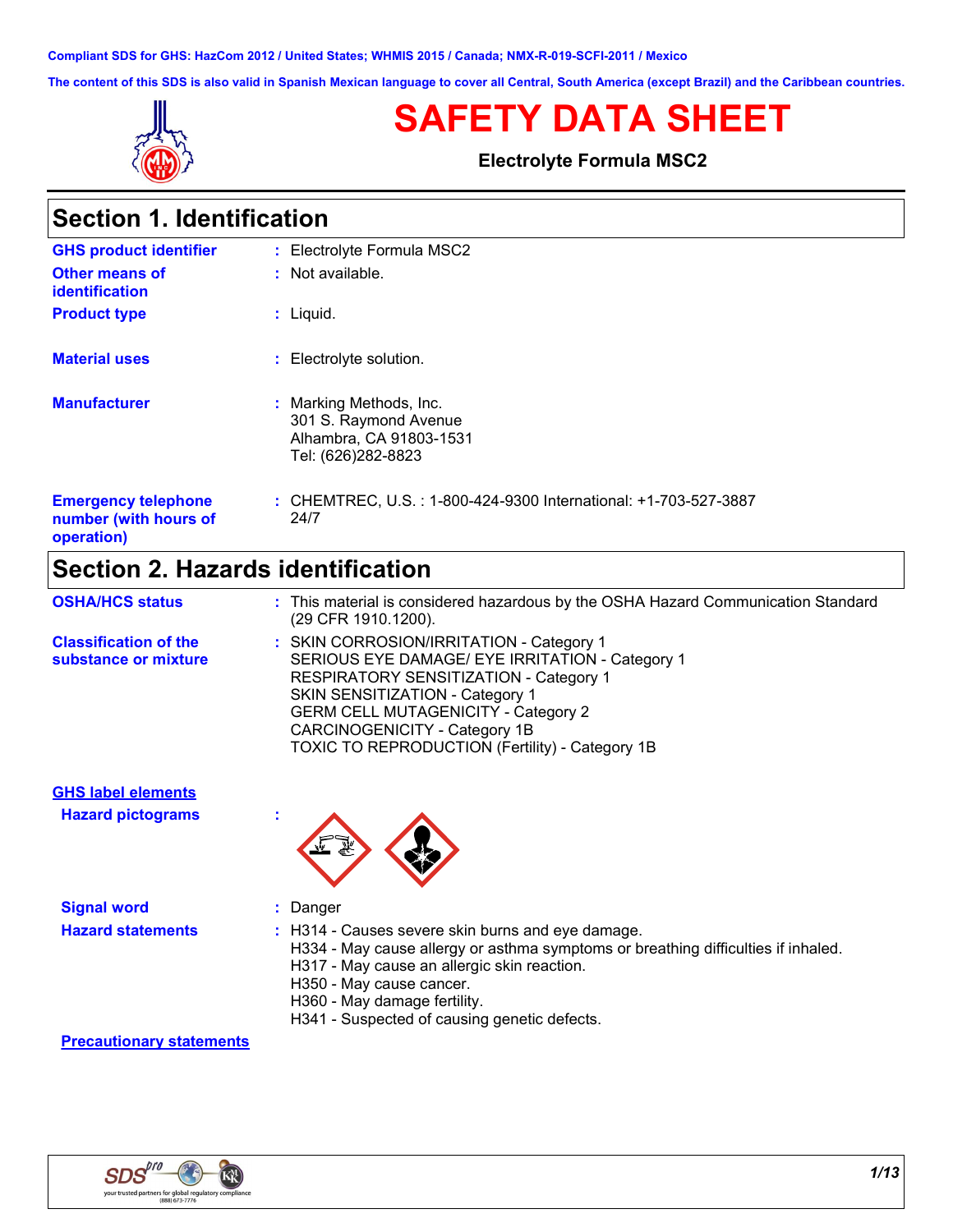### **Section 2. Hazards identification**

| <b>Prevention</b><br><b>Response</b>                           | : P201 - Obtain special instructions before use.<br>P202 - Do not handle until all safety precautions have been read and understood.<br>P281 - Use personal protective equipment as required.<br>P280 - Wear protective gloves. Wear eye or face protection. Wear protective clothing.<br>P285 - In case of inadequate ventilation wear respiratory protection.<br>P261 - Avoid breathing vapor.<br>P264 - Wash hands thoroughly after handling.<br>P272 - Contaminated work clothing should not be allowed out of the workplace.<br>P308 + P313 - IF exposed or concerned: Get medical attention.<br>P304 + P340 + P310 - IF INHALED: Remove victim to fresh air and keep at rest in a<br>position comfortable for breathing. Immediately call a POISON CENTER or physician.<br>P342 + P311 - If experiencing respiratory symptoms: Call a POISON CENTER or<br>physician.<br>P301 + P310 + P330 + P331 - IF SWALLOWED: Immediately call a POISON CENTER<br>or physician. Rinse mouth. Do NOT induce vomiting.<br>P303 + P361 + P353 + P363 + P310 - IF ON SKIN (or hair): Take off immediately all<br>contaminated clothing. Rinse skin with water or shower. Wash contaminated clothing<br>before reuse. Immediately call a POISON CENTER or physician.<br>P302 + P352 - IF ON SKIN: Wash with plenty of soap and water.<br>P333 + P313 - If skin irritation or rash occurs: Get medical attention.<br>P305 + P351 + P338 + P310 - IF IN EYES: Rinse cautiously with water for several<br>minutes. Remove contact lenses, if present and easy to do. Continue rinsing.<br>Immediately call a POISON CENTER or physician. |
|----------------------------------------------------------------|----------------------------------------------------------------------------------------------------------------------------------------------------------------------------------------------------------------------------------------------------------------------------------------------------------------------------------------------------------------------------------------------------------------------------------------------------------------------------------------------------------------------------------------------------------------------------------------------------------------------------------------------------------------------------------------------------------------------------------------------------------------------------------------------------------------------------------------------------------------------------------------------------------------------------------------------------------------------------------------------------------------------------------------------------------------------------------------------------------------------------------------------------------------------------------------------------------------------------------------------------------------------------------------------------------------------------------------------------------------------------------------------------------------------------------------------------------------------------------------------------------------------------------------------------------------------------------------------------------------------------|
| <b>Storage</b>                                                 | $:$ P405 - Store locked up.                                                                                                                                                                                                                                                                                                                                                                                                                                                                                                                                                                                                                                                                                                                                                                                                                                                                                                                                                                                                                                                                                                                                                                                                                                                                                                                                                                                                                                                                                                                                                                                                |
| <b>Disposal</b>                                                | P501 - Dispose of contents and container in accordance with all local, regional, national<br>and international regulations.                                                                                                                                                                                                                                                                                                                                                                                                                                                                                                                                                                                                                                                                                                                                                                                                                                                                                                                                                                                                                                                                                                                                                                                                                                                                                                                                                                                                                                                                                                |
| <b>Hazards not otherwise classified (HNOC)</b>                 |                                                                                                                                                                                                                                                                                                                                                                                                                                                                                                                                                                                                                                                                                                                                                                                                                                                                                                                                                                                                                                                                                                                                                                                                                                                                                                                                                                                                                                                                                                                                                                                                                            |
| <b>Physical hazards not</b><br>otherwise classified<br>(PHNOC) | : None known.                                                                                                                                                                                                                                                                                                                                                                                                                                                                                                                                                                                                                                                                                                                                                                                                                                                                                                                                                                                                                                                                                                                                                                                                                                                                                                                                                                                                                                                                                                                                                                                                              |
| <b>Health hazards not</b><br>otherwise classified              | : None known.                                                                                                                                                                                                                                                                                                                                                                                                                                                                                                                                                                                                                                                                                                                                                                                                                                                                                                                                                                                                                                                                                                                                                                                                                                                                                                                                                                                                                                                                                                                                                                                                              |

# **Section 3. Composition/information on ingredients**

| Substance/mixture     | : Mixture        |
|-----------------------|------------------|
| Other means of        | : Not available. |
| <i>identification</i> |                  |

#### **CAS number/other identifiers**

**(HHNOC)**

| <b>CAS number</b>   | : Not applicable. |
|---------------------|-------------------|
| <b>Product code</b> | : Not available.  |

| <b>Ingredient name</b> | 70        | <b>CAS number</b> |
|------------------------|-----------|-------------------|
| Calcium chloride       | $15 - 10$ | 10043-52-4        |
| Cobalt nitrate         | - 5       | 10141-05-6        |
| Malic acid             | - 5       | 6915-15-7         |
| Sodium etasulfate      | - 5       | 126-92-1          |

**Any concentration shown as a range is to protect confidentiality or is due to batch variation.**

**There are no additional ingredients present which, within the current knowledge of the supplier and in the concentrations applicable, are classified as hazardous to health or the environment and hence require reporting in this section.**

**Occupational exposure limits, if available, are listed in Section 8.**

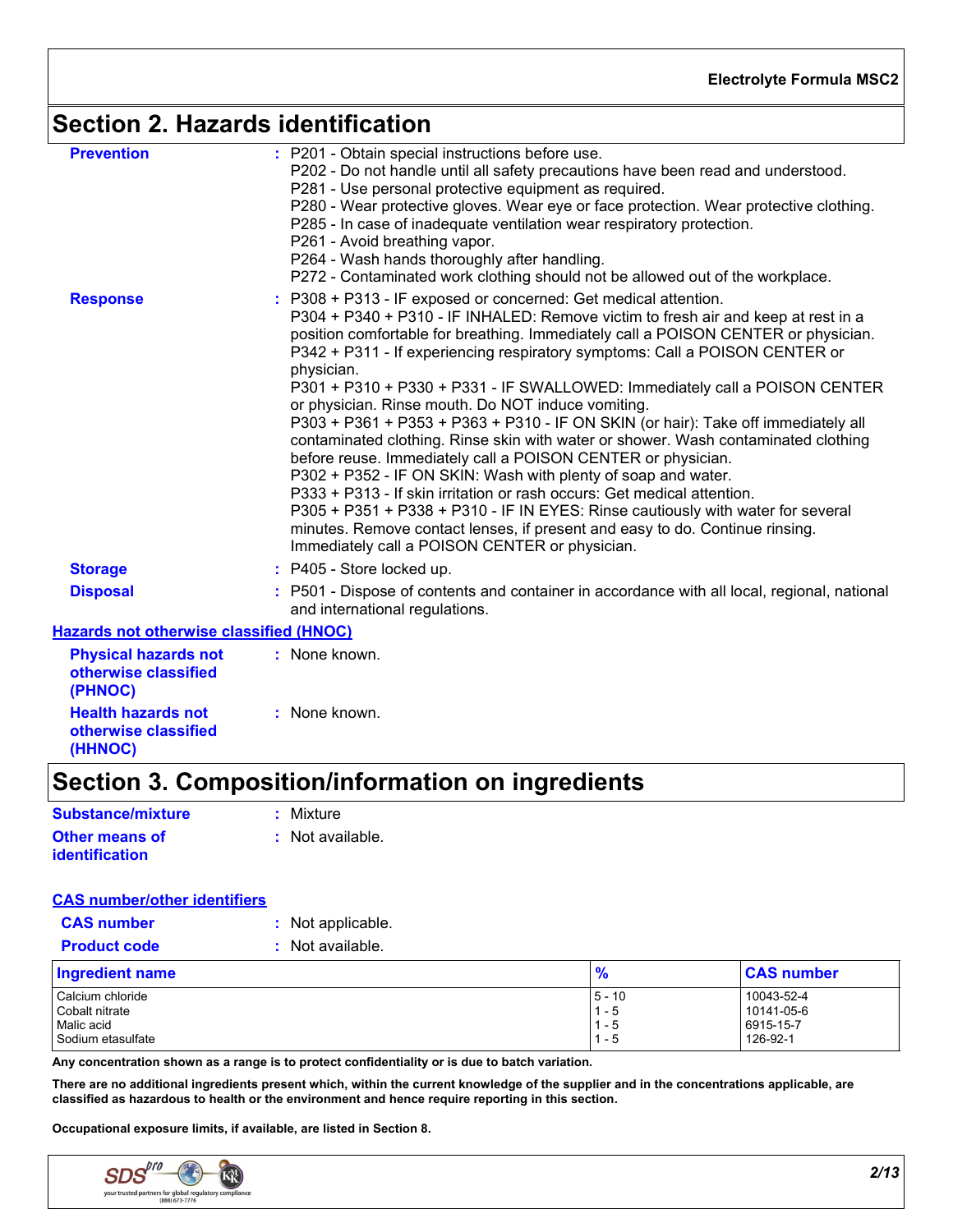# **Section 4. First aid measures**

#### **Description of necessary first aid measures**

| <b>Eye contact</b>  | : Get medical attention immediately. Call a poison center or physician. Immediately flush<br>eyes with plenty of water, occasionally lifting the upper and lower eyelids. Check for<br>and remove any contact lenses. Continue to rinse for at least 20 minutes. Chemical<br>burns must be treated promptly by a physician.                                                                                                                                                                                                                                                                                                                                                                                                                                                                                                                                                                                      |
|---------------------|------------------------------------------------------------------------------------------------------------------------------------------------------------------------------------------------------------------------------------------------------------------------------------------------------------------------------------------------------------------------------------------------------------------------------------------------------------------------------------------------------------------------------------------------------------------------------------------------------------------------------------------------------------------------------------------------------------------------------------------------------------------------------------------------------------------------------------------------------------------------------------------------------------------|
| <b>Inhalation</b>   | : Get medical attention immediately. Call a poison center or physician. Remove victim to<br>fresh air and keep at rest in a position comfortable for breathing. If it is suspected that<br>fumes are still present, the rescuer should wear an appropriate mask or self-contained<br>breathing apparatus. If not breathing, if breathing is irregular or if respiratory arrest<br>occurs, provide artificial respiration or oxygen by trained personnel. It may be<br>dangerous to the person providing aid to give mouth-to-mouth resuscitation. If<br>unconscious, place in recovery position and get medical attention immediately. Maintain<br>an open airway. In case of inhalation of decomposition products in a fire, symptoms<br>may be delayed. The exposed person may need to be kept under medical surveillance<br>for 48 hours. In the event of any complaints or symptoms, avoid further exposure. |
| <b>Skin contact</b> | : Get medical attention immediately. Call a poison center or physician. Wash with plenty<br>of soap and water. Wash contaminated clothing thoroughly with water before removing<br>it, or wear gloves. Continue to rinse for at least 20 minutes. Chemical burns must be<br>treated promptly by a physician. In the event of any complaints or symptoms, avoid<br>further exposure. Wash clothing before reuse. Clean shoes thoroughly before reuse.                                                                                                                                                                                                                                                                                                                                                                                                                                                             |
| <b>Ingestion</b>    | : Get medical attention immediately. Call a poison center or physician. Wash out mouth<br>with water. If material has been swallowed and the exposed person is conscious, give<br>small quantities of water to drink. Stop if the exposed person feels sick as vomiting may<br>be dangerous. Do not induce vomiting unless directed to do so by medical personnel. If<br>vomiting occurs, the head should be kept low so that vomit does not enter the lungs.<br>Chemical burns must be treated promptly by a physician. Never give anything by mouth<br>to an unconscious person.                                                                                                                                                                                                                                                                                                                               |

#### **Most important symptoms/effects, acute and delayed**

| <b>Potential acute health effects</b> |                                                                                                                                                                                                                                                                                                      |
|---------------------------------------|------------------------------------------------------------------------------------------------------------------------------------------------------------------------------------------------------------------------------------------------------------------------------------------------------|
| Eye contact                           | : Causes serious eye damage.                                                                                                                                                                                                                                                                         |
| <b>Inhalation</b>                     | May give off gas, vapor or dust that is very irritating or corrosive to the respiratory<br>system. May cause allergy or asthma symptoms or breathing difficulties if inhaled.<br>Exposure to decomposition products may cause a health hazard. Serious effects may<br>be delayed following exposure. |
| <b>Skin contact</b>                   | : Causes severe burns. May cause an allergic skin reaction.                                                                                                                                                                                                                                          |
| Ingestion                             | : May cause burns to mouth, throat and stomach.                                                                                                                                                                                                                                                      |
| <b>Over-exposure signs/symptoms</b>   |                                                                                                                                                                                                                                                                                                      |
| Eye contact                           | : Adverse symptoms may include the following:<br>pain<br>watering<br>redness                                                                                                                                                                                                                         |
| <b>Inhalation</b>                     | : Adverse symptoms may include the following:<br>wheezing and breathing difficulties<br>asthma<br>reduced fetal weight<br>increase in fetal deaths<br>skeletal malformations                                                                                                                         |

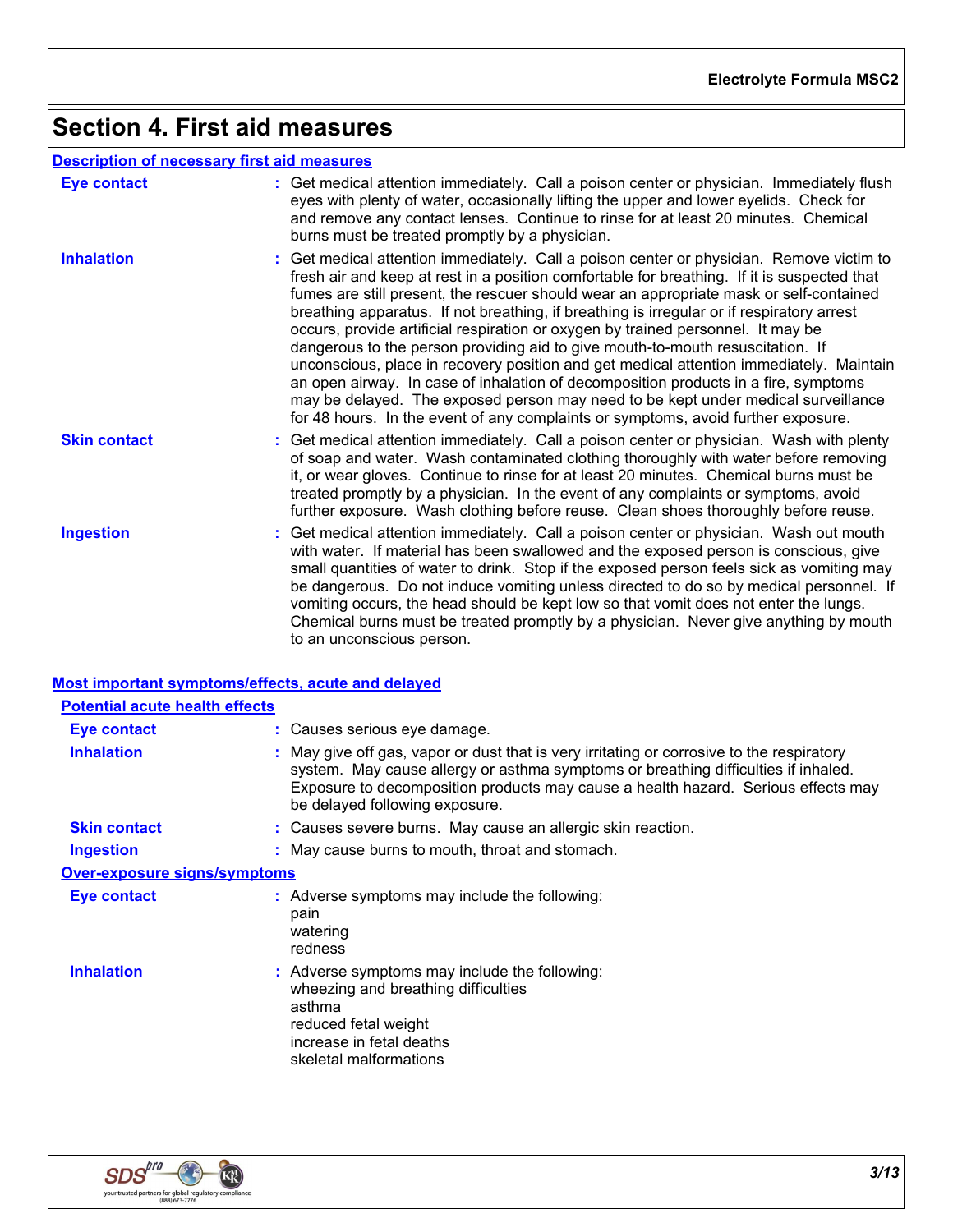# **Section 4. First aid measures**

| <b>Skin contact</b>               | : Adverse symptoms may include the following:<br>pain or irritation<br>redness<br>blistering may occur<br>reduced fetal weight<br>increase in fetal deaths<br>skeletal malformations                                                                                                                                                                                                                            |
|-----------------------------------|-----------------------------------------------------------------------------------------------------------------------------------------------------------------------------------------------------------------------------------------------------------------------------------------------------------------------------------------------------------------------------------------------------------------|
| <b>Ingestion</b>                  | : Adverse symptoms may include the following:<br>stomach pains<br>reduced fetal weight<br>increase in fetal deaths<br>skeletal malformations                                                                                                                                                                                                                                                                    |
|                                   | Indication of immediate medical attention and special treatment needed, if necessary                                                                                                                                                                                                                                                                                                                            |
| <b>Notes to physician</b>         | : In case of inhalation of decomposition products in a fire, symptoms may be delayed.<br>The exposed person may need to be kept under medical surveillance for 48 hours.                                                                                                                                                                                                                                        |
| <b>Specific treatments</b>        | : No specific treatment.                                                                                                                                                                                                                                                                                                                                                                                        |
| <b>Protection of first-aiders</b> | : No action shall be taken involving any personal risk or without suitable training. If it is<br>suspected that fumes are still present, the rescuer should wear an appropriate mask or<br>self-contained breathing apparatus. It may be dangerous to the person providing aid to<br>give mouth-to-mouth resuscitation. Wash contaminated clothing thoroughly with water<br>before removing it, or wear gloves. |

**See toxicological information (Section 11)**

### **Section 5. Fire-fighting measures**

| <b>Extinguishing media</b>                               |                                                                                                                                                                                       |
|----------------------------------------------------------|---------------------------------------------------------------------------------------------------------------------------------------------------------------------------------------|
| <b>Suitable extinguishing</b><br>media                   | : Use an extinguishing agent suitable for the surrounding fire.                                                                                                                       |
| <b>Unsuitable extinguishing</b><br>media                 | : None known.                                                                                                                                                                         |
| <b>Specific hazards arising</b><br>from the chemical     | : No specific fire or explosion hazard.                                                                                                                                               |
| <b>Hazardous thermal</b><br>decomposition products       | : Decomposition products may include the following materials:<br>carbon dioxide<br>carbon monoxide<br>nitrogen oxides<br>Sulfur oxides<br>halogenated compounds<br>metal oxide/oxides |
| <b>Special protective actions</b><br>for fire-fighters   | : No special measures are required.                                                                                                                                                   |
| <b>Special protective</b><br>equipment for fire-fighters | : Fire-fighters should wear appropriate protective equipment and self-contained breathing<br>apparatus (SCBA) with a full face-piece operated in positive pressure mode.              |

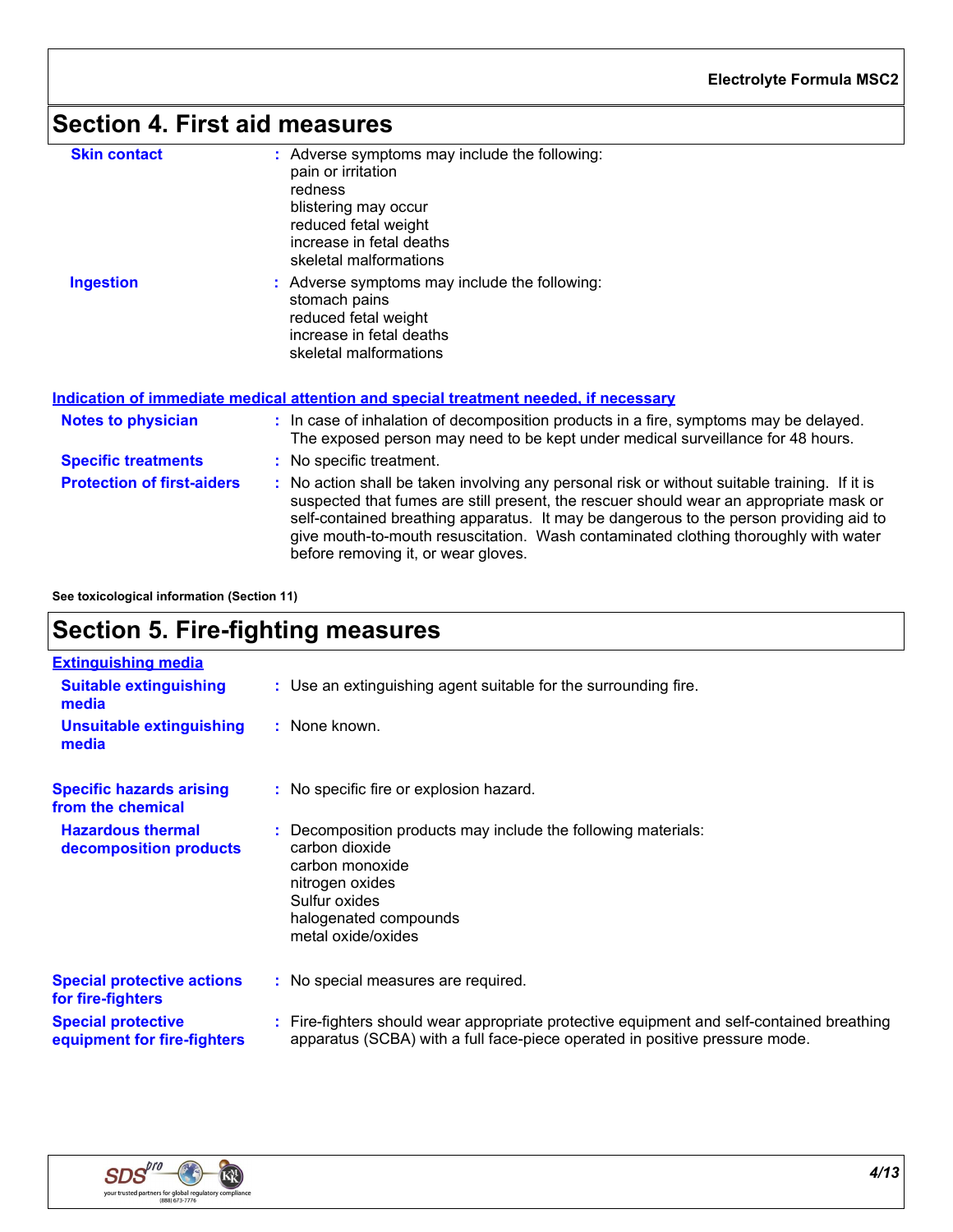# **Section 6. Accidental release measures**

**Personal precautions, protective equipment and emergency procedures**

| For non-emergency<br>personnel                               | : Keep unnecessary and unprotected personnel from entering. Do not touch or walk<br>through spilled material. Do not breathe vapor or mist. Provide adequate ventilation.<br>Wear appropriate respirator when ventilation is inadequate. Put on appropriate personal<br>protective equipment. |
|--------------------------------------------------------------|-----------------------------------------------------------------------------------------------------------------------------------------------------------------------------------------------------------------------------------------------------------------------------------------------|
| For emergency responders                                     | If specialized clothing is required to deal with the spillage, take note of any information in<br>Section 8 on suitable and unsuitable materials. See also the information in "For non-<br>emergency personnel".                                                                              |
| <b>Environmental precautions</b>                             | : Avoid dispersal of spilled material and runoff and contact with soil, waterways, drains<br>and sewers. Inform the relevant authorities if the product has caused environmental<br>pollution (sewers, waterways, soil or air).                                                               |
| <b>Methods and materials for containment and cleaning up</b> |                                                                                                                                                                                                                                                                                               |
| <b>Spill</b>                                                 | : Stop leak if without risk. Move containers from spill area. Approach release from<br>upwind. Prevent entry into sewers, water courses, basements or confined areas. Wash<br>enillanes into an effluent treatment plant or proceed as follows. Contain and collect                           |

| upwind. Prevent entry into sewers, water courses, basements or confined areas. Wash   |
|---------------------------------------------------------------------------------------|
| spillages into an effluent treatment plant or proceed as follows. Contain and collect |
| spillage with non-combustible, absorbent material e.g. sand, earth, vermiculite or    |
| diatomaceous earth and place in container for disposal according to local regulations |
| (see Section 13). The spilled material may be neutralized with sodium carbonate,      |
| sodium bicarbonate or sodium hydroxide. Dispose of via a licensed waste disposal      |
| contractor. Contaminated absorbent material may pose the same hazard as the spilled   |
| product. Note: see Section 1 for emergency contact information and Section 13 for     |
| waste disposal.                                                                       |
|                                                                                       |

# **Section 7. Handling and storage**

| <b>Precautions for safe handling</b>                                             |                                                                                                                                                                                                                                                                                                                                                                                                                                                                                                                                                                                                                                                                                                                                                                                                                                                                                                      |
|----------------------------------------------------------------------------------|------------------------------------------------------------------------------------------------------------------------------------------------------------------------------------------------------------------------------------------------------------------------------------------------------------------------------------------------------------------------------------------------------------------------------------------------------------------------------------------------------------------------------------------------------------------------------------------------------------------------------------------------------------------------------------------------------------------------------------------------------------------------------------------------------------------------------------------------------------------------------------------------------|
| <b>Protective measures</b>                                                       | : Put on appropriate personal protective equipment (see Section 8). Persons with a<br>history of skin sensitization problems or asthma, allergies or chronic or recurrent<br>respiratory disease should not be employed in any process in which this product is used.<br>Avoid exposure - obtain special instructions before use. Avoid exposure during<br>pregnancy. Do not handle until all safety precautions have been read and understood.<br>Do not get in eyes or on skin or clothing. Do not breathe vapor or mist. Do not ingest.<br>Use only with adequate ventilation. Wear appropriate respirator when ventilation is<br>inadequate. Keep in the original container or an approved alternative made from a<br>compatible material, kept tightly closed when not in use. Keep away from alkalis.<br>Empty containers retain product residue and can be hazardous. Do not reuse container. |
| <b>Advice on general</b><br>occupational hygiene                                 | : Eating, drinking and smoking should be prohibited in areas where this material is<br>handled, stored and processed. Workers should wash hands and face before eating,<br>drinking and smoking. See also Section 8 for additional information on hygiene<br>measures. Remove contaminated clothing and protective equipment before entering<br>eating areas.                                                                                                                                                                                                                                                                                                                                                                                                                                                                                                                                        |
| <b>Conditions for safe storage,</b><br>including any<br><b>incompatibilities</b> | Store in accordance with local regulations. Store in original container protected from<br>direct sunlight in a dry, cool and well-ventilated area, away from incompatible materials<br>(see Section 10) and food and drink. Store locked up. Separate from alkalis. Keep<br>container tightly closed and sealed until ready for use. Containers that have been<br>opened must be carefully resealed and kept upright to prevent leakage. Do not store in<br>unlabeled containers. Use appropriate containment to avoid environmental<br>contamination.                                                                                                                                                                                                                                                                                                                                               |

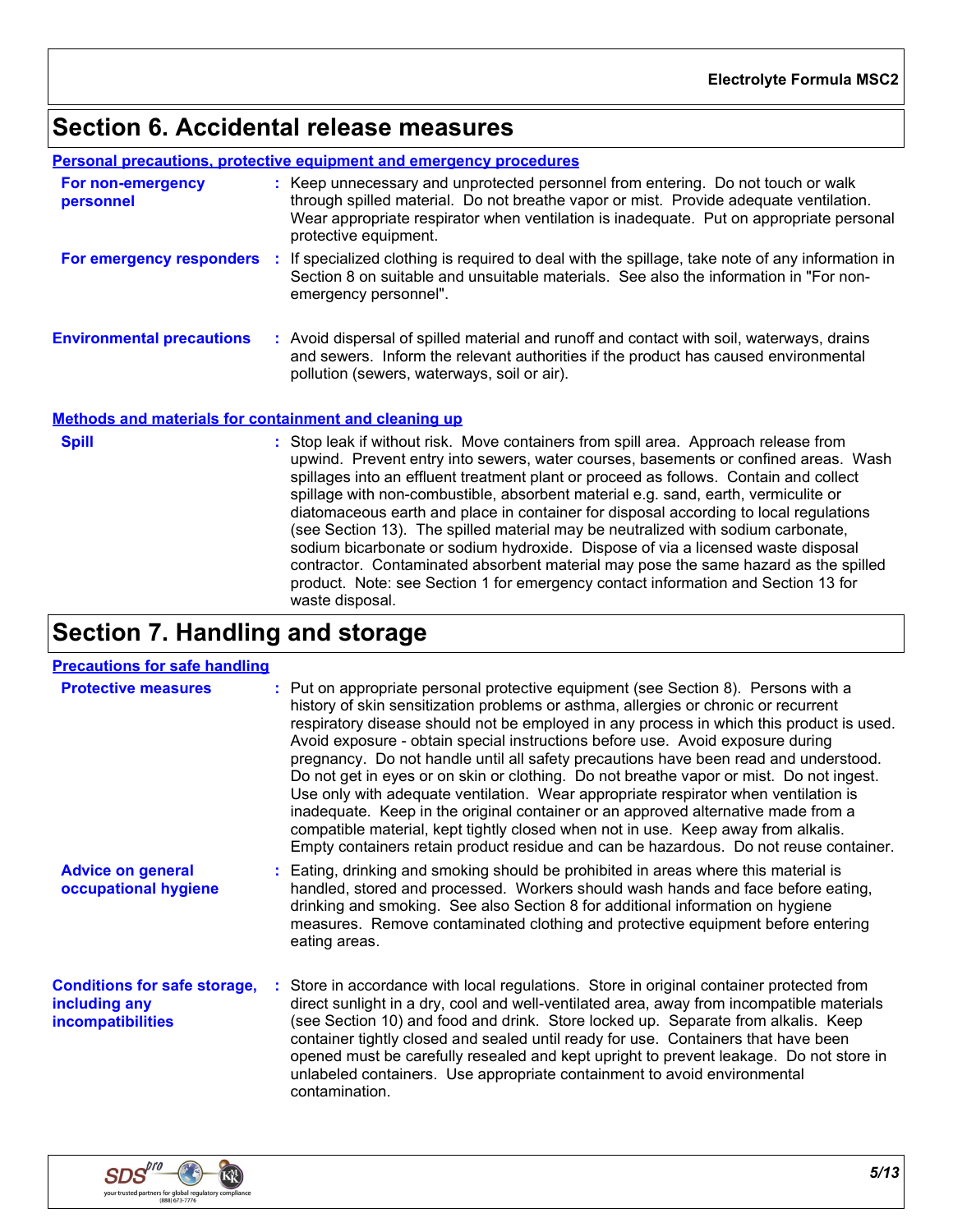# **Section 8. Exposure controls/personal protection**

#### **Control parameters**

#### **United States**

#### **Occupational exposure limits**

| <b>Ingredient name</b> | <b>Exposure limits</b>                                                                                      |
|------------------------|-------------------------------------------------------------------------------------------------------------|
| Cobalt nitrate         | <b>ACGIH TLV (United States, 4/2014).</b><br>TWA: 0.02 mg/m <sup>3</sup> , (as Co) 8 hours. Form: Inorganic |

#### **Canada**

| <b>Occupational exposure limits</b>        |                                                                                    |     | TWA (8 hours)                |     | <b>STEL (15 mins)</b> |                                                     | <b>Ceiling</b> |  |                   |
|--------------------------------------------|------------------------------------------------------------------------------------|-----|------------------------------|-----|-----------------------|-----------------------------------------------------|----------------|--|-------------------|
| Ingredient                                 | List name                                                                          | ppm | mg/m <sup>3</sup> Other      | ppm |                       | mg/m <sup>3</sup> Other ppm mg/m <sup>3</sup> Other |                |  | <b>Notations</b>  |
| Calcium chloride<br>Cobalt nitrate, as Co. | ON 1/2013<br>US ACGIH 4/2014<br><b>BC 7/2013</b><br><b>ION 1/2013</b><br>QC 1/2014 |     | 0.02<br>0.02<br>0.02<br>0.02 |     |                       |                                                     |                |  | [a]<br>[a]<br>[3] |

[3]Skin sensitization

**Form:** [a]Inorganic

#### **Mexico**

| <b>Ingredient name</b> | <b>Exposure limits</b>                                         |
|------------------------|----------------------------------------------------------------|
| Cobalt nitrate         | <b>ACGIH TLV (United States, 4/2014).</b>                      |
|                        | TWA: 0.02 mg/m <sup>3</sup> , (as Co) 8 hours. Form: Inorganic |

| <b>Appropriate engineering</b><br><b>controls</b> | : Use only with adequate ventilation. If user operations generate dust, fumes, gas, vapor<br>or mist, use process enclosures, local exhaust ventilation or other engineering controls<br>to keep worker exposure to airborne contaminants below any recommended or statutory<br>limits.                                                                                                                                                                                     |
|---------------------------------------------------|-----------------------------------------------------------------------------------------------------------------------------------------------------------------------------------------------------------------------------------------------------------------------------------------------------------------------------------------------------------------------------------------------------------------------------------------------------------------------------|
| <b>Environmental exposure</b><br><b>controls</b>  | Emissions from ventilation or work process equipment should be checked to ensure<br>they comply with the requirements of environmental protection legislation.                                                                                                                                                                                                                                                                                                              |
| <b>Individual protection measures</b>             |                                                                                                                                                                                                                                                                                                                                                                                                                                                                             |
| <b>Hygiene measures</b>                           | : Wash hands, forearms and face thoroughly after handling chemical products, before<br>eating, smoking and using the lavatory and at the end of the working period.<br>Appropriate techniques should be used to remove potentially contaminated clothing.<br>Contaminated work clothing should not be allowed out of the workplace. Wash<br>contaminated clothing before reusing. Ensure that eyewash stations and safety<br>showers are close to the workstation location. |
| <b>Eye/face protection</b>                        | : Safety eyewear complying with an approved standard should be used when a risk<br>assessment indicates this is necessary to avoid exposure to liquid splashes, mists,<br>gases or dusts. If contact is possible, the following protection should be worn, unless<br>the assessment indicates a higher degree of protection: chemical splash goggles and/<br>or face shield. If inhalation hazards exist, a full-face respirator may be required instead.                   |
| <b>Skin protection</b>                            |                                                                                                                                                                                                                                                                                                                                                                                                                                                                             |
| <b>Hand protection</b>                            | : Chemical-resistant, impervious gloves complying with an approved standard should be<br>worn at all times when handling chemical products if a risk assessment indicates this is<br>necessary.                                                                                                                                                                                                                                                                             |
| <b>Body protection</b>                            | : Personal protective equipment for the body should be selected based on the task being<br>performed and the risks involved and should be approved by a specialist before<br>handling this product.                                                                                                                                                                                                                                                                         |

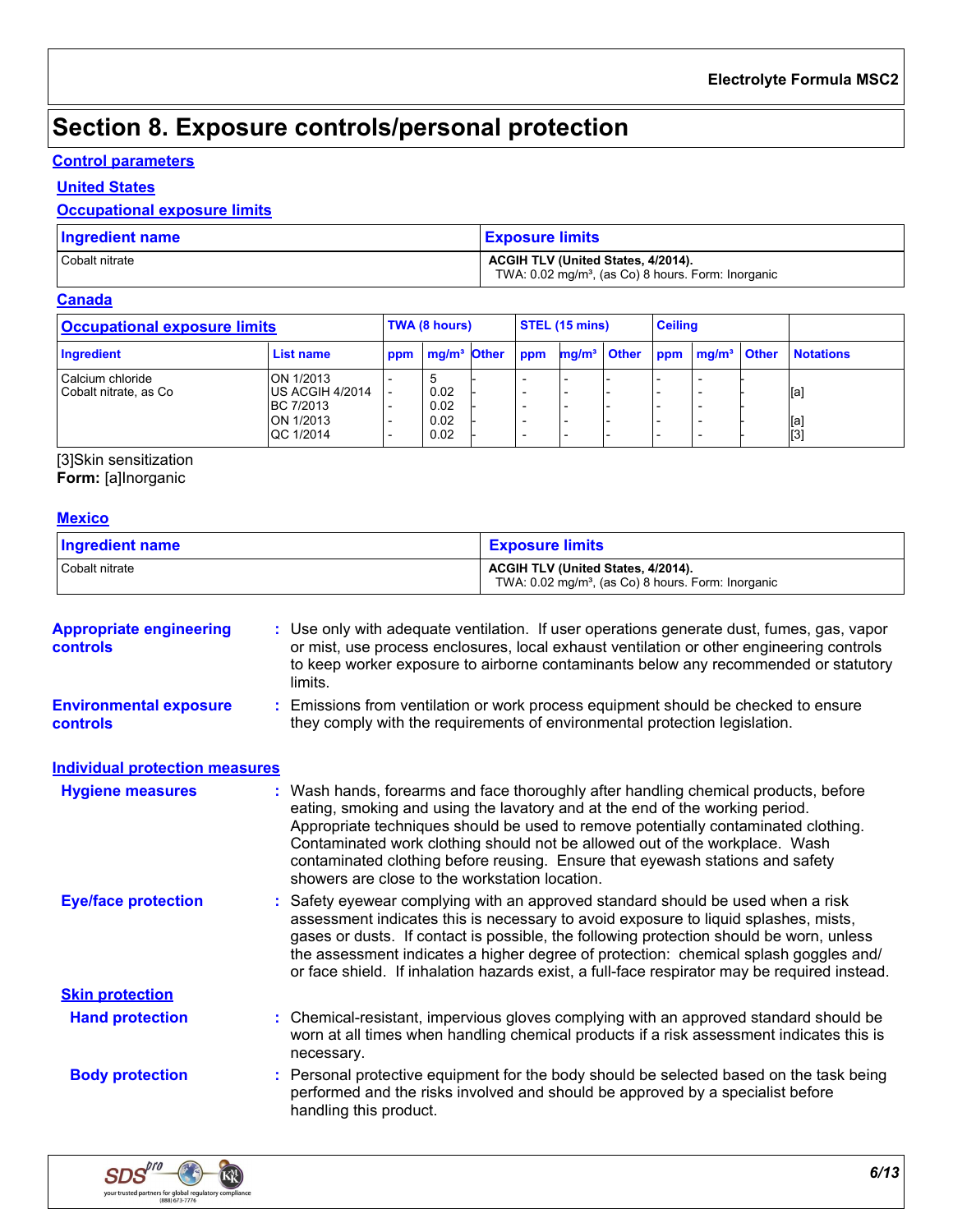# **Section 8. Exposure controls/personal protection**

| <b>Other skin protection</b>  | : Appropriate footwear and any additional skin protection measures should be selected<br>based on the task being performed and the risks involved and should be approved by a<br>specialist before handling this product.                                                                                                       |
|-------------------------------|---------------------------------------------------------------------------------------------------------------------------------------------------------------------------------------------------------------------------------------------------------------------------------------------------------------------------------|
| <b>Respiratory protection</b> | : Use a properly fitted, air-purifying or supplied air respirator complying with an approved<br>standard if a risk assessment indicates this is necessary. Respirator selection must be<br>based on known or anticipated exposure levels, the hazards of the product and the safe<br>working limits of the selected respirator. |

# **Section 9. Physical and chemical properties**

| <b>Appearance</b>                                 |                                      |
|---------------------------------------------------|--------------------------------------|
| <b>Physical state</b>                             | $:$ Liquid.                          |
| <b>Color</b>                                      | : Pink. [Light]                      |
| Odor                                              | : Spearmint.                         |
| <b>Odor threshold</b>                             | : Not available.                     |
| pH                                                | $: 1.5 \text{ to } 2.5$              |
| <b>Melting point</b>                              | : $0^{\circ}$ C (32 $^{\circ}$ F)    |
| <b>Boiling point</b>                              | : $100^{\circ}$ C (212 $^{\circ}$ F) |
| <b>Flash point</b>                                | : Not available.                     |
| <b>Evaporation rate</b>                           | : Not available.                     |
| <b>Flammability (solid, gas)</b>                  | : Not available.                     |
| Lower and upper explosive<br>(flammable) limits   | : Not available.                     |
| <b>Vapor pressure</b>                             | : Not available.                     |
| <b>Vapor density</b>                              | : $>1$ [Air = 1]                     |
| <b>Relative density</b>                           | : 1.06                               |
| <b>Solubility</b>                                 | : Miscible in water.                 |
| <b>Partition coefficient: n-</b><br>octanol/water | : Not available.                     |
| <b>Auto-ignition temperature</b>                  | : Not available.                     |
| <b>Decomposition temperature</b>                  | : Not available.                     |
| <b>Viscosity</b>                                  | : Not available.                     |
| <b>Volatility</b>                                 | : Not available.                     |
| VOC (w/w)                                         | $: 1.3 \%$ (w/w)                     |

# **Section 10. Stability and reactivity**

| <b>Reactivity</b>                                   | : No specific test data related to reactivity available for this product or its ingredients.                                  |
|-----------------------------------------------------|-------------------------------------------------------------------------------------------------------------------------------|
| <b>Chemical stability</b>                           | : The product is stable.                                                                                                      |
| <b>Possibility of hazardous</b><br><b>reactions</b> | : Under normal conditions of storage and use, hazardous reactions will not occur.                                             |
| <b>Conditions to avoid</b>                          | No specific data.                                                                                                             |
| Incompatible materials                              | : Reactive or incompatible with the following materials: strong base, alkalis, reducing<br>materials and oxidizing materials. |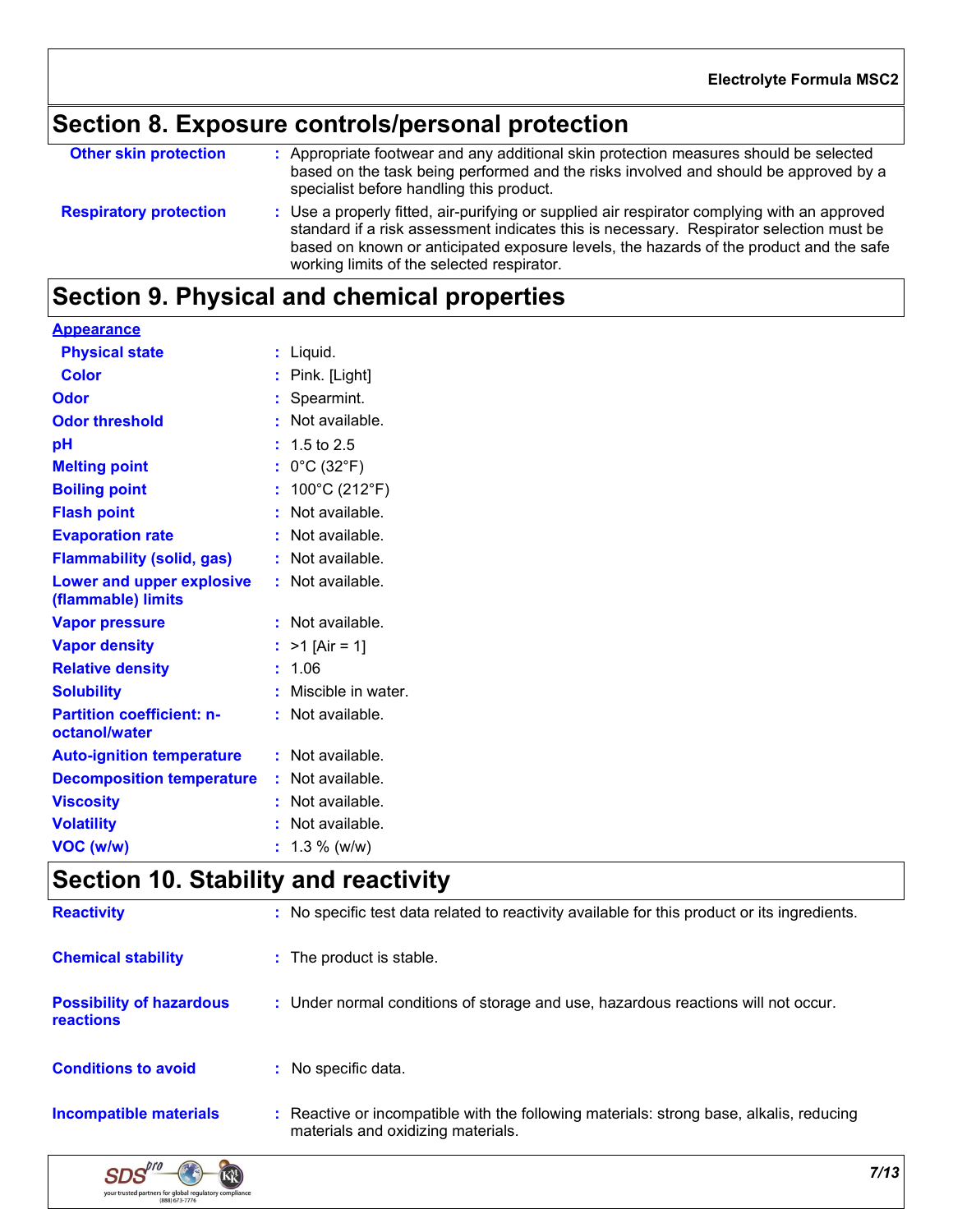# **Section 10. Stability and reactivity**

#### **Hazardous decomposition products**

Under normal conditions of storage and use, hazardous decomposition products should **:** not be produced.

### **Section 11. Toxicological information**

#### **Information on toxicological effects**

#### **Acute toxicity**

| <b>Product/ingredient name</b> | <b>Result</b> | <b>Species</b> | <b>Dose</b> | <b>Exposure</b> |
|--------------------------------|---------------|----------------|-------------|-----------------|
| Calcium chloride               | LD50 Oral     | Rat            | 1 g/kg      |                 |
| Cobalt nitrate                 | LD50 Oral     | Rat            | 434 mg/kg   |                 |
| Malic acid                     | LD50 Oral     | Rat            | 1600 mg/kg  |                 |
| Sodium etasulfate              | LD50 Oral     | Rat            | 4 g/kg      |                 |

#### **Irritation/Corrosion**

| <b>Product/ingredient name</b>  | <b>Result</b>                                                                                          | <b>Species</b>                       | <b>Score</b> | <b>Exposure</b>                                            | <b>Observation</b> |
|---------------------------------|--------------------------------------------------------------------------------------------------------|--------------------------------------|--------------|------------------------------------------------------------|--------------------|
| Malic acid<br>Sodium etasulfate | Eves - Severe irritant<br>Skin - Moderate irritant<br>Eves - Mild irritant<br>Skin - Moderate irritant | Rabbit<br>Rabbit<br>Rabbit<br>Rabbit |              | 24 hours 750 µg<br>24 hours 20 mg<br>$250 \mu g$<br>500 mg |                    |

#### **Sensitization**

There is no data available.

#### **Carcinogenicity**

#### **Classification**

| <b>Product/ingredient name</b> | <b>OSHA IARC</b> |    | <b>NTP</b> | <b>ACGIH EPA</b> | <b>NIOSH</b> |
|--------------------------------|------------------|----|------------|------------------|--------------|
| Cobalt nitrate                 |                  | 2A |            | A3               | None.        |

#### **Specific target organ toxicity (single exposure)**

There is no data available.

#### **Specific target organ toxicity (repeated exposure)**

#### There is no data available.

#### **Aspiration hazard**

There is no data available.

| <b>Information on the likely</b><br>routes of exposure | : Dermal contact. Eye contact. Inhalation. Ingestion.                                                                                                                                                                                                                                                  |
|--------------------------------------------------------|--------------------------------------------------------------------------------------------------------------------------------------------------------------------------------------------------------------------------------------------------------------------------------------------------------|
| <b>Potential acute health effects</b>                  |                                                                                                                                                                                                                                                                                                        |
| <b>Eye contact</b>                                     | : Causes serious eye damage.                                                                                                                                                                                                                                                                           |
| <b>Inhalation</b>                                      | : May give off gas, vapor or dust that is very irritating or corrosive to the respiratory<br>system. May cause allergy or asthma symptoms or breathing difficulties if inhaled.<br>Exposure to decomposition products may cause a health hazard. Serious effects may<br>be delayed following exposure. |
| <b>Skin contact</b>                                    | : Causes severe burns. May cause an allergic skin reaction.                                                                                                                                                                                                                                            |
| <b>Ingestion</b>                                       | : May cause burns to mouth, throat and stomach.                                                                                                                                                                                                                                                        |

#### **Symptoms related to the physical, chemical and toxicological characteristics**

| <b>Eve contact</b> | : Adverse symptoms may include the following:<br>pain |
|--------------------|-------------------------------------------------------|
|                    | watering<br>redness                                   |

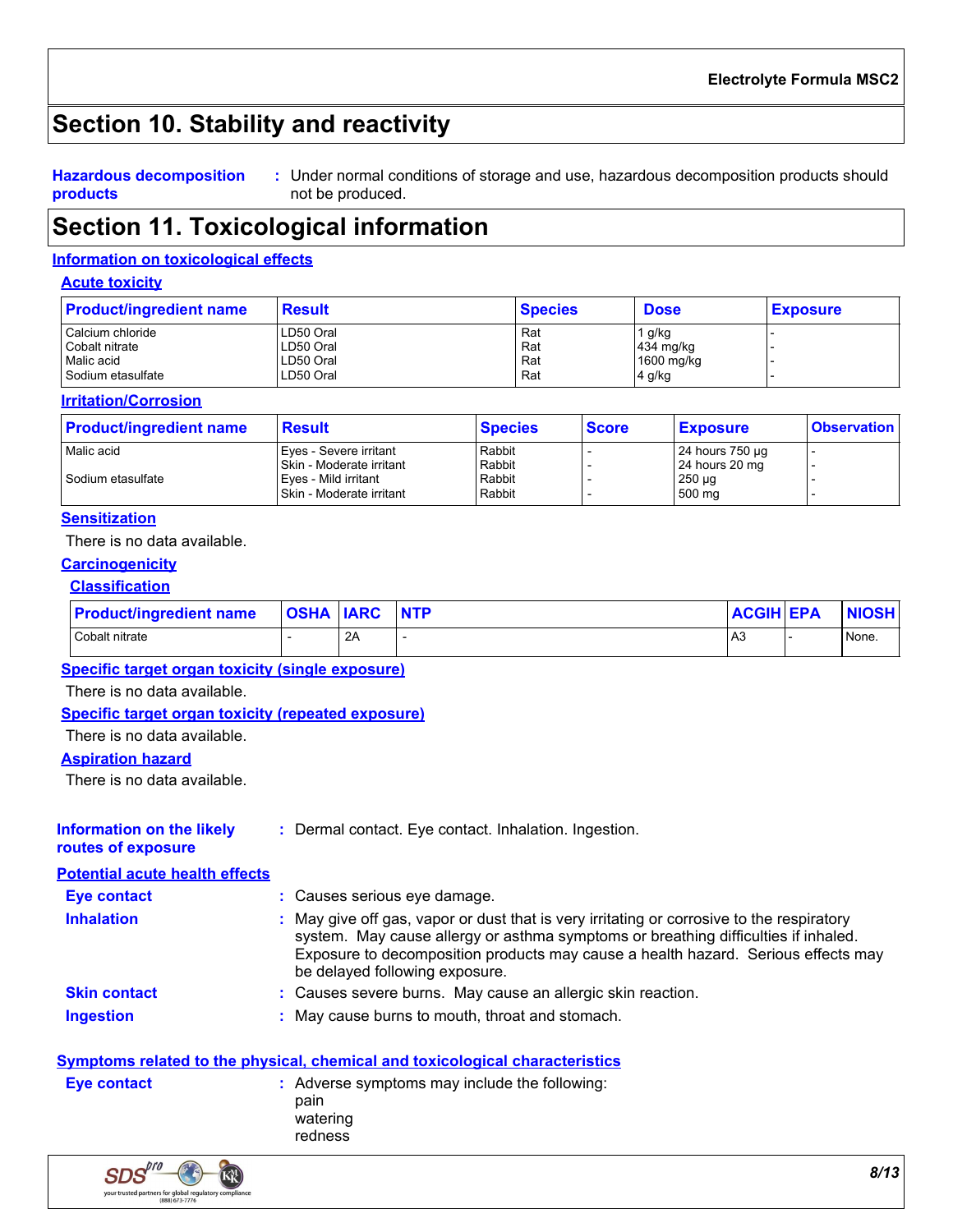# **Section 11. Toxicological information**

| <b>Inhalation</b>                            | : Adverse symptoms may include the following:<br>wheezing and breathing difficulties<br>asthma<br>reduced fetal weight<br>increase in fetal deaths<br>skeletal malformations         |
|----------------------------------------------|--------------------------------------------------------------------------------------------------------------------------------------------------------------------------------------|
| <b>Skin contact</b>                          | : Adverse symptoms may include the following:<br>pain or irritation<br>redness<br>blistering may occur<br>reduced fetal weight<br>increase in fetal deaths<br>skeletal malformations |
| <b>Ingestion</b>                             | : Adverse symptoms may include the following:<br>stomach pains<br>reduced fetal weight<br>increase in fetal deaths<br>skeletal malformations                                         |
|                                              | Delayed and immediate effects and also chronic effects from short and long term exposure                                                                                             |
| <b>Short term exposure</b>                   |                                                                                                                                                                                      |
| <b>Potential immediate</b><br><b>effects</b> | : No known significant effects or critical hazards.                                                                                                                                  |
| <b>Potential delayed effects</b>             | : No known significant effects or critical hazards.                                                                                                                                  |
|                                              |                                                                                                                                                                                      |

| <b>Potential delayed effects</b>             | : No known significant effects or critical hazards.                                                      |
|----------------------------------------------|----------------------------------------------------------------------------------------------------------|
| <b>Long term exposure</b>                    |                                                                                                          |
| <b>Potential immediate</b><br><b>effects</b> | : No known significant effects or critical hazards.                                                      |
| <b>Potential delayed effects</b>             | : No known significant effects or critical hazards.                                                      |
| <b>Potential chronic health effects</b>      |                                                                                                          |
| <b>General</b>                               | : Once sensitized, a severe allergic reaction may occur when subsequently exposed to<br>very low levels. |
| <b>Carcinogenicity</b>                       | : May cause cancer. Risk of cancer depends on duration and level of exposure.                            |
| <b>Mutagenicity</b>                          | : Suspected of causing genetic defects.                                                                  |
| <b>Teratogenicity</b>                        | : No known significant effects or critical hazards.                                                      |
| <b>Developmental effects</b>                 | : No known significant effects or critical hazards.                                                      |
| <b>Fertility effects</b>                     | : May damage fertility.                                                                                  |

#### **Numerical measures of toxicity**

#### **Acute toxicity estimates**

| <b>Route</b> | <b>ATE value</b> |
|--------------|------------------|
| Oral         | 47217.5 mg/kg    |

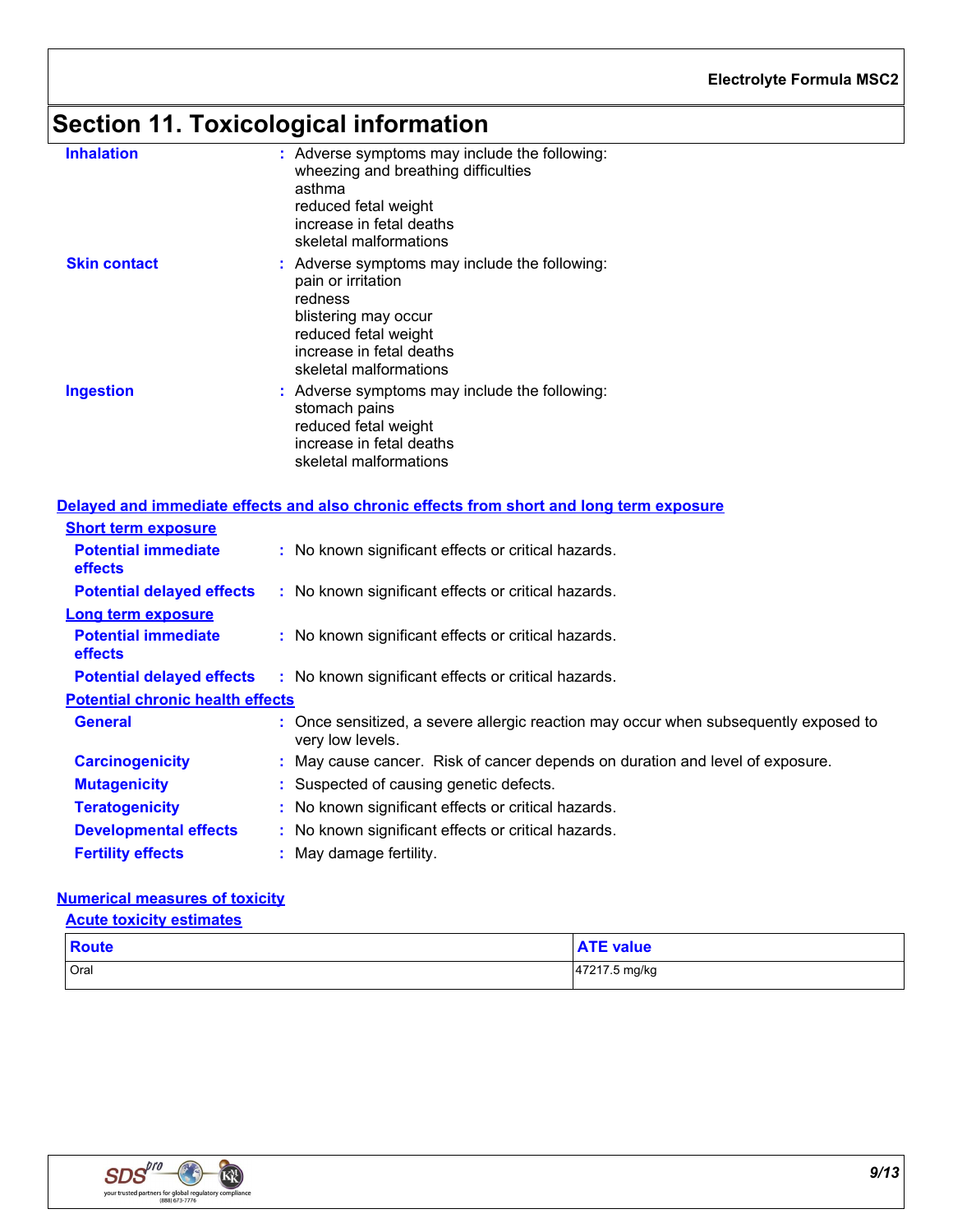# **Section 12. Ecological information**

#### **Toxicity**

| <b>Product/ingredient name</b> | <b>Result</b>                       | <b>Species</b>                                                  | <b>Exposure</b> |
|--------------------------------|-------------------------------------|-----------------------------------------------------------------|-----------------|
| Calcium chloride               | Acute EC50 3130000 µg/L Fresh water | Algae - Navicula seminulum                                      | 96 hours        |
|                                | Acute EC50 52000 µg/L Fresh water   | Daphnia - Daphnia magna                                         | 48 hours        |
|                                | Acute LC50 270 mg/L Marine water    | Crustaceans - Americamysis bahia                                | 48 hours        |
|                                | Acute LC50 2110 mg/L Fresh water    | Fish - Pimephales promelas                                      | 96 hours        |
| Cobalt nitrate                 | Acute EC50 10233 µg/L Marine water  | Crustaceans - Artemia salina - Egg                              | 48 hours        |
|                                | Acute IC50 19.57 mg/L Marine water  | Algae - Phaeodactylum tricornutum -<br>Exponential growth phase | 72 hours        |
|                                | Acute IC50 19.19 mg/L Marine water  | Algae - Phaeodactylum tricornutum -<br>Exponential growth phase | 96 hours        |
|                                | Acute LC50 3400 µg/L Fresh water    | Daphnia - Daphnia magna                                         | 48 hours        |
|                                | Acute LC50 66800 µg/L Fresh water   | Fish - Carassius auratus                                        | 96 hours        |

#### **Persistence and degradability**

There is no data available.

#### **Bioaccumulative potential**

| <b>Product/ingredient name</b> | $LogP_{ow}$ | <b>BCF</b> | <b>Potential</b> |
|--------------------------------|-------------|------------|------------------|
| Cobalt nitrate<br>Malic acid   | $-1.26$     | 15600      | high<br>low      |
|                                |             |            |                  |

#### **Mobility in soil**

**Soil/water partition coefficient (KOC)**

**:** There is no data available.

**Other adverse effects** : No known significant effects or critical hazards.

### **Section 13. Disposal considerations**

| <b>Disposal methods</b> | : The generation of waste should be avoided or minimized wherever possible. Disposal<br>of this product, solutions and any by-products should comply with the requirements of<br>environmental protection and waste disposal legislation and any regional local authority<br>requirements. Dispose of surplus and non-recyclable products via a licensed waste<br>disposal contractor. Waste should not be disposed of untreated to the sewer unless<br>fully compliant with the requirements of all authorities with jurisdiction. Waste packaging<br>should be recycled. Incineration or landfill should only be considered when recycling is<br>not feasible. This material and its container must be disposed of in a safe way. Care<br>should be taken when handling empty containers that have not been cleaned or rinsed<br>out. Empty containers or liners may retain some product residues. Avoid dispersal of |
|-------------------------|-------------------------------------------------------------------------------------------------------------------------------------------------------------------------------------------------------------------------------------------------------------------------------------------------------------------------------------------------------------------------------------------------------------------------------------------------------------------------------------------------------------------------------------------------------------------------------------------------------------------------------------------------------------------------------------------------------------------------------------------------------------------------------------------------------------------------------------------------------------------------------------------------------------------------|
|                         | spilled material and runoff and contact with soil, waterways, drains and sewers.                                                                                                                                                                                                                                                                                                                                                                                                                                                                                                                                                                                                                                                                                                                                                                                                                                        |

### **Section 14. Transport information**

|                                                                          | <b>DOT</b>                                                           | TDG / NOM-003-SCT                                                  | <b>IMDG</b>                                                         | <b>IATA</b>                                                        |  |  |
|--------------------------------------------------------------------------|----------------------------------------------------------------------|--------------------------------------------------------------------|---------------------------------------------------------------------|--------------------------------------------------------------------|--|--|
| <b>UN</b> number                                                         | <b>UN3264</b>                                                        | <b>UN3264</b>                                                      | UN3264                                                              | <b>UN3264</b>                                                      |  |  |
| <b>UN proper</b><br>shipping name                                        | CORROSIVE LIQUID, ACIDIC,  <br>INORGANIC, N.O.S. (Cobalt<br>nitrate) | CORROSIVE LIQUID.<br>ACIDIC, INORGANIC, N.O.S.<br>(Cobalt nitrate) | CORROSIVE LIQUID, ACIDIC,<br>INORGANIC, N.O.S. (Cobalt<br>nitrate). | CORROSIVE LIQUID, ACIDIC,<br>INORGANIC, N.O.S. (Cobalt<br>nitrate) |  |  |
|                                                                          |                                                                      |                                                                    |                                                                     |                                                                    |  |  |
|                                                                          |                                                                      |                                                                    |                                                                     |                                                                    |  |  |
|                                                                          |                                                                      |                                                                    |                                                                     | 10/13                                                              |  |  |
| your trusted partners for global regulatory compliance<br>(888) 673-7776 |                                                                      |                                                                    |                                                                     |                                                                    |  |  |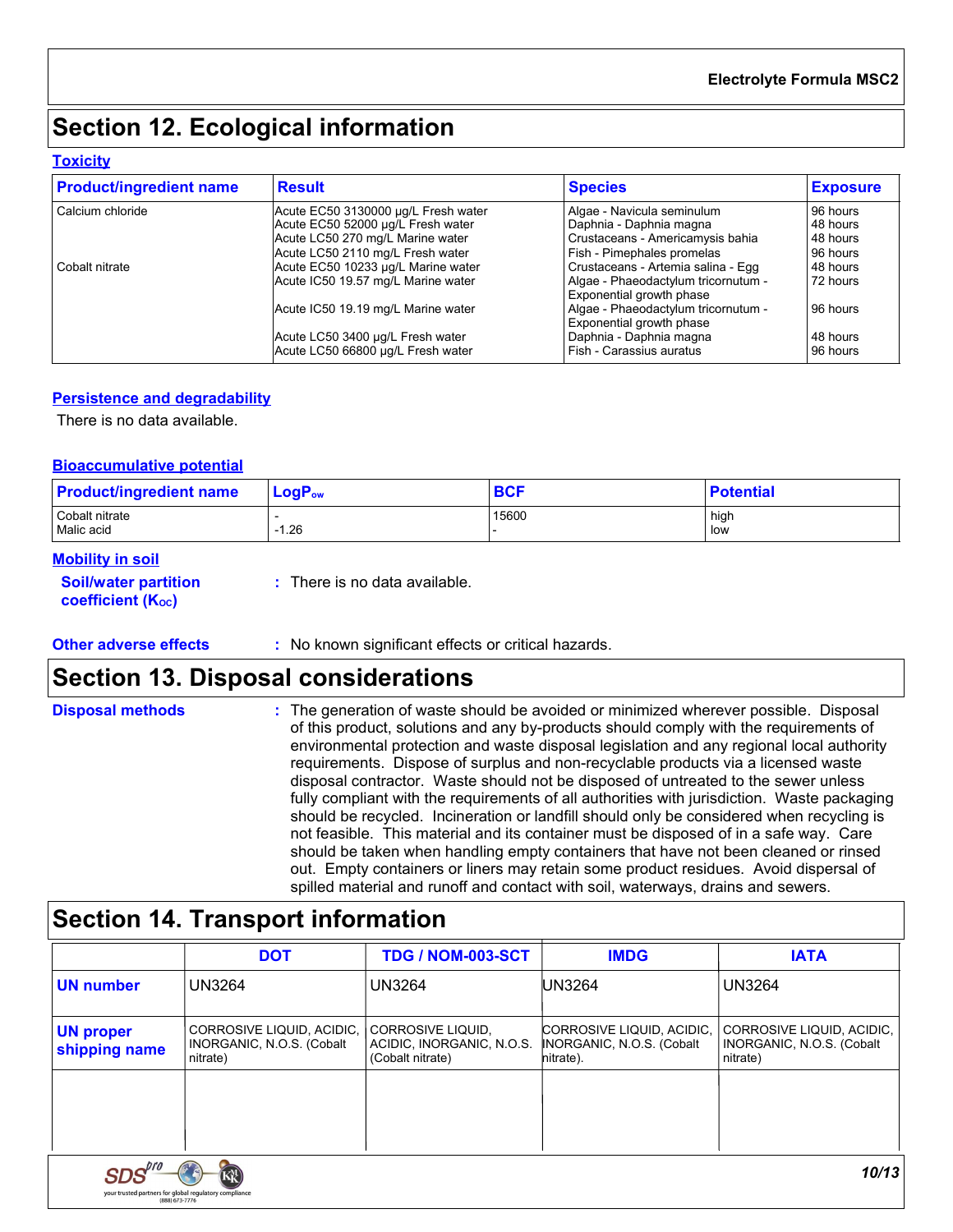# **Section 14. Transport information**

| <b>Transport</b><br>hazard class(es) | 8<br>- کیلند<br><b>CORROSVE</b> | 8<br>≚≝<br><b>CORROS VE</b> | પ∠¥                                            | 8<br>પ≚≚ |
|--------------------------------------|---------------------------------|-----------------------------|------------------------------------------------|----------|
| <b>Packing group</b>                 | IШ                              | Ш                           |                                                |          |
| <b>Environmental</b><br>hazards      | No.                             | No.                         | No.                                            | No.      |
| <b>Additional</b><br>information     |                                 |                             | <b>Emergency schedules (EmS)</b><br>$F-A, S-B$ |          |

**AERG :** 154

**Special precautions for user Transport within user's premises:** always transport in closed containers that are **:** upright and secure. Ensure that persons transporting the product know what to do in the event of an accident or spillage.

**Transport in bulk according :** Not available. **to Annex II of MARPOL 73/78 and the IBC Code**

# **Section 15. Regulatory information**

| <b>U.S. Federal regulations</b>                                                   | : United States inventory (TSCA 8b): All components are listed or exempted. |
|-----------------------------------------------------------------------------------|-----------------------------------------------------------------------------|
| <b>Clean Air Act Section 112</b><br>(b) Hazardous Air<br><b>Pollutants (HAPS)</b> | : Listed                                                                    |
| <b>Clean Air Act Section 602</b><br><b>Class I Substances</b>                     | : Not listed                                                                |
| <b>Clean Air Act Section 602</b><br><b>Class II Substances</b>                    | : Not listed                                                                |
| <b>DEA List I Chemicals</b><br>(Precursor Chemicals)                              | : Not listed                                                                |
| <b>DEA List I Chemicals</b><br>(Precursor Chemicals)                              | : Not listed                                                                |
| <b>SARA 302/304</b>                                                               |                                                                             |
| <b>Composition/information on ingredients</b>                                     |                                                                             |
| No products were found.                                                           |                                                                             |
| <b>SARA 304 RQ</b>                                                                | : Not applicable.                                                           |
| <b>SARA 311/312</b>                                                               |                                                                             |
| <b>Classification</b>                                                             | : Immediate (acute) health hazard<br>Delayed (chronic) health hazard        |
| O a mon a a bha na fhafa ma a tha n-an-ba na a banta a ba                         |                                                                             |

**Composition/information on ingredients**

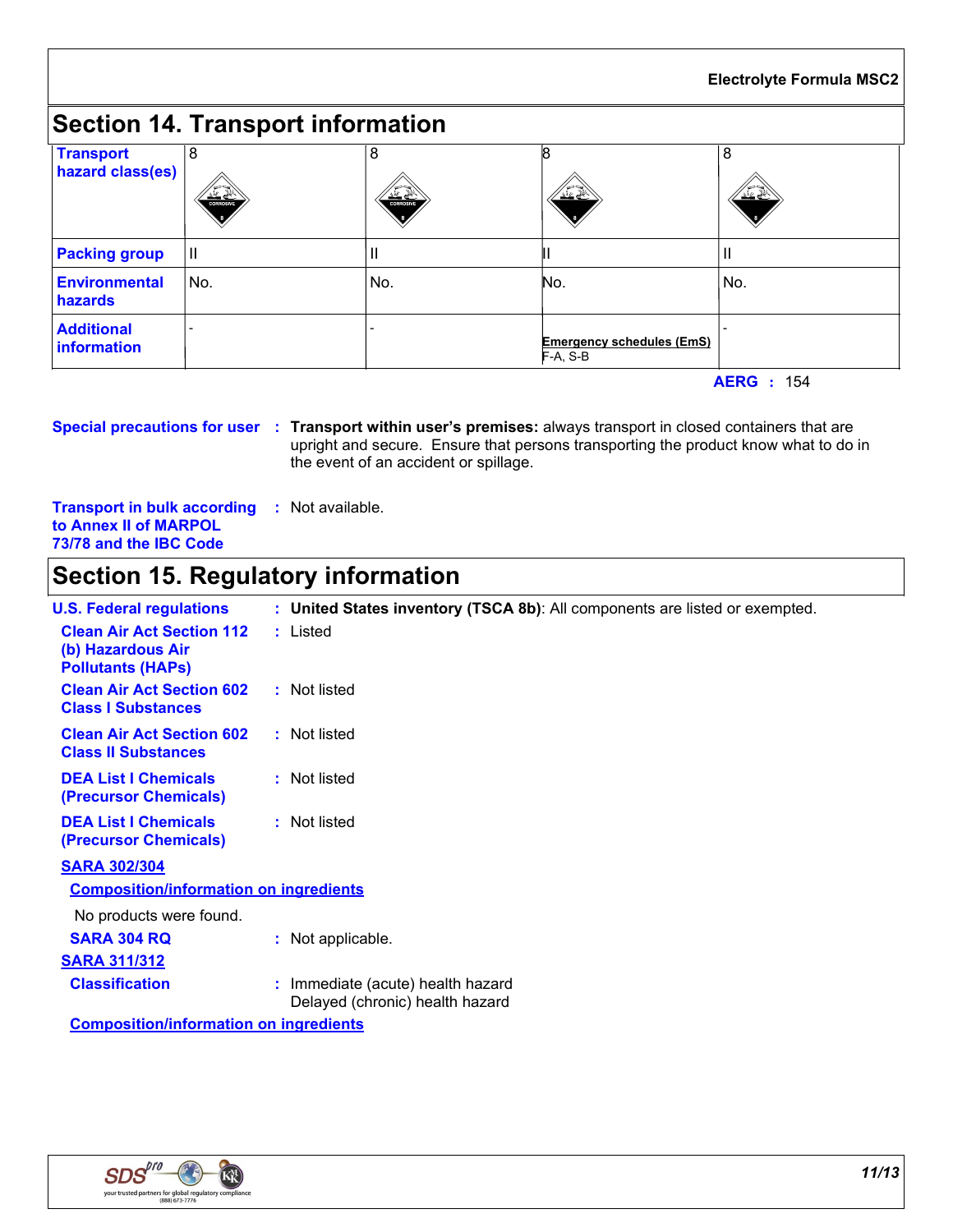#### **Electrolyte Formula MSC2**

# **Section 15. Regulatory information**

| <b>Name</b>       | $\frac{9}{6}$ | <b>Fire</b> | <b>Sudden</b><br>hazard release of<br>pressure | <b>Reactive</b> | Immediate<br>(acute)<br>health<br>hazard | <b>Delayed</b><br>(chronic)<br>health<br>hazard |
|-------------------|---------------|-------------|------------------------------------------------|-----------------|------------------------------------------|-------------------------------------------------|
| Calcium chloride  | $5 - 10$      | No.         | No.                                            | No.             | Yes.                                     | No.                                             |
| Cobalt nitrate    | - 5           | No.         | No.                                            | No.             | Yes.                                     | Yes.                                            |
| Malic acid        | - 5           | No.         | No.                                            | No.             | Yes.                                     | No.                                             |
| Sodium etasulfate | l - 5         | No.         | No.                                            | No.             | Yes.                                     | No.                                             |

#### **SARA 313**

|                                           | <b>Product name</b> | <b>CAS number</b> | $\frac{9}{6}$ |
|-------------------------------------------|---------------------|-------------------|---------------|
| <b>Form R - Reporting</b><br>requirements | Cobalt nitrate      | 10141-05-6        | - 5           |
| <b>Supplier notification</b>              | Cobalt nitrate      | 10141-05-6        | l - 5         |

SARA 313 notifications must not be detached from the SDS and any copying and redistribution of the SDS shall include copying and redistribution of the notice attached to copies of the SDS subsequently redistributed.

#### **State regulations**

- **Massachusetts :**
- : The following components are listed: Cobalt nitrate

**New York :** None of the components are listed.

- **New Jersey :** The following components are listed: Cobalt nitrate
- 
- 
- **Pennsylvania :** The following components are listed: Cobalt nitrate

#### **California Prop. 65**

**WARNING:** This product contains a chemical known to the State of California to cause cancer.

| <b>Ingredient name</b> | <b>Cancer</b> | <b>Reproductive</b> | No significant risk<br><b>level</b> | <b>Maximum</b><br>acceptable dosage<br><b>level</b> |
|------------------------|---------------|---------------------|-------------------------------------|-----------------------------------------------------|
| Cobalt nitrate         | Yes.          | No.                 | No.                                 | No.                                                 |

#### **Canada**

| <b>Canadian lists</b>        |                                                       |
|------------------------------|-------------------------------------------------------|
| <b>Canadian NPRI</b>         | : The following components are listed: Cobalt nitrate |
| <b>CEPA Toxic substances</b> | : None of the components are listed.                  |
| <b>Canada inventory</b>      | : All components are listed or exempted.              |
| <b>International lists</b>   |                                                       |
| <b>National inventory</b>    |                                                       |
| <b>Australia</b>             | : All components are listed or exempted.              |
| <b>China</b>                 | : All components are listed or exempted.              |
| <b>Europe</b>                | : All components are listed or exempted.              |
| <b>Japan</b>                 | : All components are listed or exempted.              |
| <b>Malaysia</b>              | : Not determined.                                     |
| <b>New Zealand</b>           | : All components are listed or exempted.              |
| <b>Philippines</b>           | : All components are listed or exempted.              |
| <b>Republic of Korea</b>     | All components are listed or exempted.                |
| <b>Taiwan</b>                | Not determined.                                       |
|                              |                                                       |